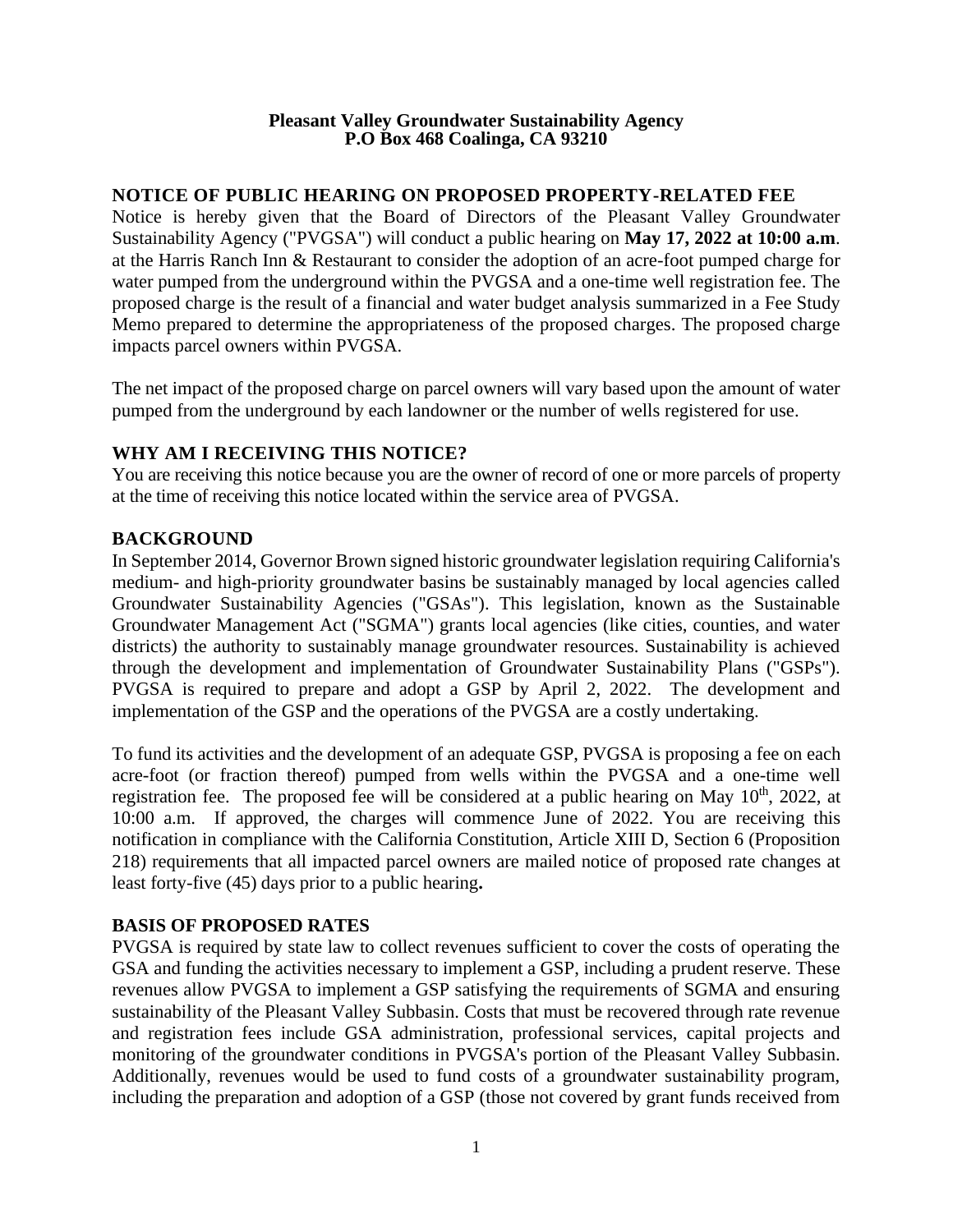time to time), and investigations, inspections, compliance assistance, enforcement, and program administration. The fees proposed herein were developed through a Fee Study Memo that is available for review at PVGSA's website at: [sgma.pleasantvalleywaterdistrict.com](https://sgma.pleasantvalleywaterdistrict.com/). By state law, PVGSA may not collect more revenue than is necessary to recover the costs of providing these services.

# **PROPOSED PER-ACRE FOOT & WELL REGISTRATION CHARGES**

The proposed acre-foot charge is a fee imposed on each acre-foot (or fraction thereof) pumped from the underground within the PVGSA. The proposed fee is authorized by state law and allows PVGSA to adjust revenues to account for cost fluctuations and/or inflation, commensurate with PVGSA's actual annual costs. **The proposed charge is up to \$10.00/acre-foot.** The initial rate will be set at \$7.50/acre-foot. However, the PVGSA will analyze and set the acre-foot charge annually by Resolution of the Board of Directors. If adopted, the fee will be billed to landowners bi-annually.

The proposed well registration fee is imposed on each existing well within the PVGSA. Any new well within the PVGSA will be subject to the same fee a the time of completion. The proposed fee is authorized by state law and allows PVGSA to adjust revenues to account for cost fluctuations and/or inflation, commensurate with PVGSA's actual annual costs. **The proposed charge is a one-time well registration fee of \$1,500/well.** If adopted, the fee will be billed to landowners one time in June 2022 or at the time of well registration thereafter.

### **DATA AVAILABILITY**

The data supporting the fee is publicly available at PVGSA's website: [sgma.pleasantvalleywaterdistrict.com](https://sgma.pleasantvalleywaterdistrict.com/).

# **NOTICE**

In addition to this mailed Notice, notice of the public hearing on the proposed charge has also been provided by publication and by posting on PVGSA's internet website, [sgma.pleasantvalleywaterdistrict.com](https://sgma.pleasantvalleywaterdistrict.com/), pursuant to Government Code section 6066 and Water Code section 10730.

# **PUBLIC NOTICE AND MAJORITY PROTEST**

The proposed fees are subject to Proposition 218 protest voting procedures. Any property owner of record subject to the proposed charges may submit a written protest against the proposed fees. According to California Government Code section 53755(b), one protest per parcel may be filed and counted in calculating a majority subject to the requirements of Article XIII D, Section 6. If a majority of the impacted property owners submit protests, PVGSA cannot adopt the fees. Absent a majority protest, the fees may be implemented once adopted by the PVGSA Board at the public hearing.

To submit a written protest, it must: 1) identify the property owner and state that the property owner opposes the proposed fees; 2) provide the location of the identified parcel(s) (by assessor's parcel number or street address); and 3) include the name and signature of the property owner submitting the protest.